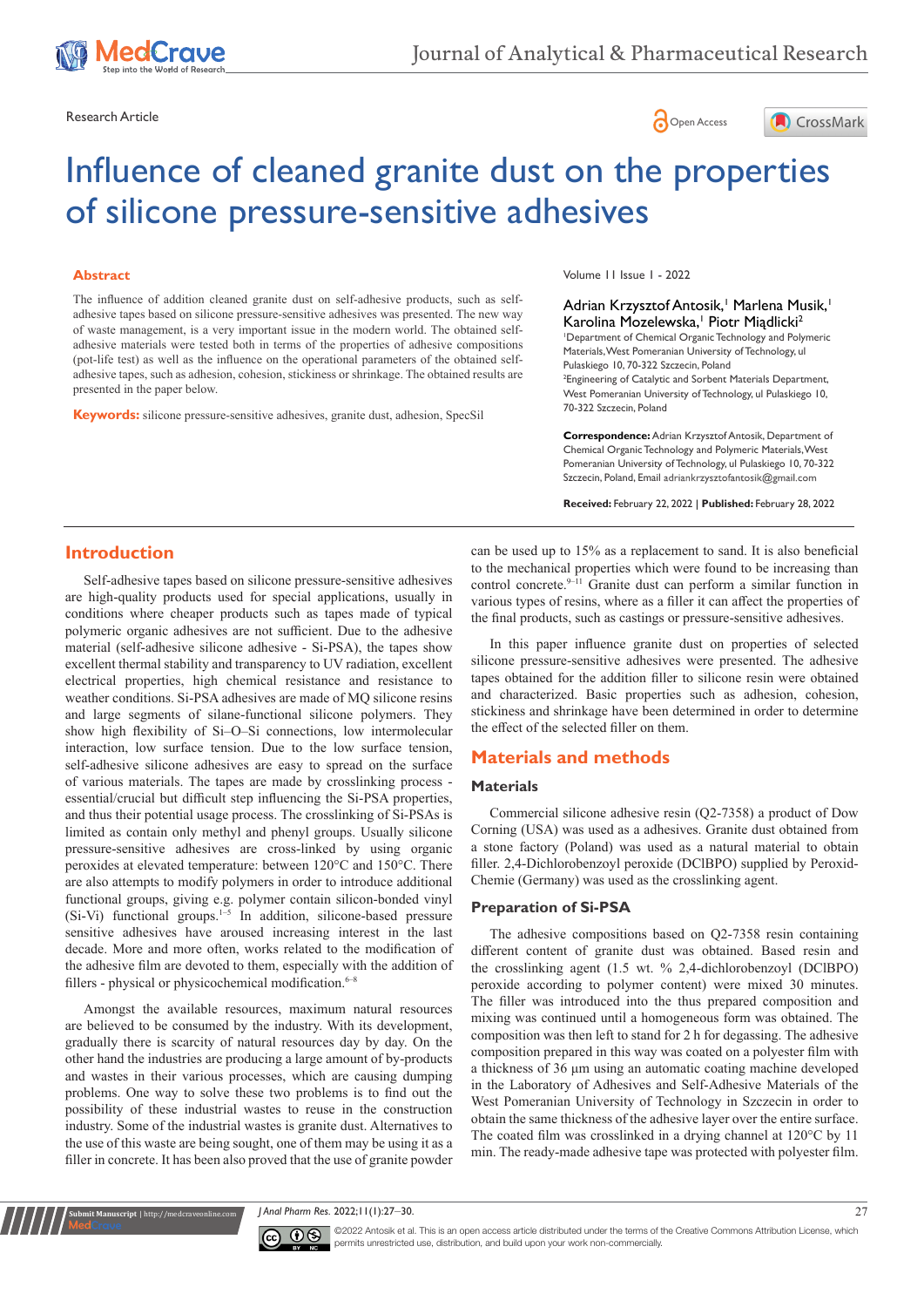## **Preparation of granite dust**

Granite dust is prepared in two ways:

- I. Granite dust/ $H_2O$  The sample was washed with distilled water for 4 hours at 60 °C. 100 ml of distilled water per 50 g of sample were used. Everything was placed in an ultrasonic bath. The obtained samples were centrifuged (7,000 rpm) and dried at 85 °C for 24 hours.
- II. Granite dust/CH<sub>3</sub>OH The sample was modified with a methanol solution for 4 hours at 60 °C. 100 ml of methanol per 50 g of sample was used for the modification. Everything was placed in an ultrasonic bath. The obtained samples were centrifuged (7,000 rpm) and dried at 85 °C for 24 hours. The fillers thus obtained were sieved to obtain a homogeneous dust which was added to the silicone resin.

#### **Methods**

Pot life is defined as the amount of time it takes for an initial mixed viscosity to double, or quadruple for lower viscosity products. It is timing starts from the moment when the product is mixed, and is measured at room temperature (23 °C).<sup>12</sup>

The value of shrinkage was measured using the well-known cross-method. The PVC or PET film was coated with a sample Si-PSA layer and cross-linked. Then it was applied on a degreased metal plate and two cuts were made at the right angle. The width of the cuts was measured. The measurements were taken at given time intervals, up to 42 days, at a measuring temperature of 70°C. The shrinkage is the percentage value of the ratios of width of the cuts. The shrinkage greater than  $0.5\%$  is not allowed.<sup>13-14</sup>

According to international standards (Association des Fabricants Europeens de Rybans Auto-Adhesifs and Fédération Internationale des Fabricants et Transformateurs d'adhesifs et thermocollants sur papiers et autres support) respectively AFERA 4001, FTM 8 and AFERA 4015 the adhesion, cohesion and tack was measurements.

## **Results and discussion**

The preliminary pot-life tests for samples with the lowest filler content showed its gelation after 7 days from its receipt (Table 1). The situation confirms the analogous effect of granite powder on the properties of the non-cross-linked adhesive composition for silicone pressure-sensitive adhesives modified with silicon fillers such as kaolin or montmorillonite.<sup> $6-7,13$ </sup> The rapid increase in viscosity of the stored composition prevents it from being too quickly prepared before coating.

The obtained composition exhibit a good useful properties (Table 2-3). In compared to the sample without fillers the addition of silicone fillers caused an initial increased useful value properties as adhesion or tack and then decline in their value. It may be caused by forcing a more compact structure of the adhesive film with small additions of filler (wt.% 0.1 - 0.5). Modification of silicone pressure-sensitive adhesives does not affect the cohesion of the adhesive film at room temperature (the cohesion value is maintained at a level of >72h). On the other hand, in the case of increased temperature, an addition of more than 0.5% by weight. shows the drastic shift of the adhesivecohesive balance towards cohesion at the expense of adhesion, so that the samples did not withstand even 10 hours under load. It proves that the filler content is too high in the adhesive resin.

| Table I Pot life of prepared silicone pressure-sensitive adhesives composition |  |  |  |  |  |  |  |  |
|--------------------------------------------------------------------------------|--|--|--|--|--|--|--|--|
|--------------------------------------------------------------------------------|--|--|--|--|--|--|--|--|

| <b>Filler</b>                   | <b>Filler content [wt. %]</b> | Viscosity [Pa*s] |       |       |       |       |       |       |
|---------------------------------|-------------------------------|------------------|-------|-------|-------|-------|-------|-------|
|                                 |                               | I day            | 2 day | 3 day | 4 day | 5 day | 6 day | 7 day |
| Granite dust/H <sub>2</sub> 0   | 0.1                           | 16.7             | 17.4  | 21    | 25.1  | 32    | 37,5  | gel   |
|                                 | 0.5                           | 21.2             | 21.8  | 24.5  | 30    | 43,5  | 44.2  | gel   |
|                                 | 25.8<br>28.4<br>31.8<br>0.1   | 37.5             | 46    | 52    | gel   |       |       |       |
| Granite dust/CH <sub>2</sub> 0H | 0.5                           | 25.5             | 27.9  | 30.8  | 35.4  | 47    | 54    | gel   |

**Table 2** Influence of granite dust on cohesion in room and elevated temperature of Si-PSA prepared tape

|                       | <b>Cohesion</b>         |                     |                              |                     |  |  |  |
|-----------------------|-------------------------|---------------------|------------------------------|---------------------|--|--|--|
| Filler content [wt.%] | in $20^{\circ}$ C       |                     | in 70°C [h]                  |                     |  |  |  |
|                       | <b>Granite dust/H20</b> | Granite dust/CH, 0H | Granite dust/H <sub>,0</sub> | Granite dust/CH, 0H |  |  |  |
| $\mathbf 0$           | > 72                    | > 72                | > 72                         | > 72                |  |  |  |
| 0.1                   | > 72                    | > 72                | > 72                         | > 72                |  |  |  |
| 0.5                   | > 72                    | > 72                | > 72                         | > 72                |  |  |  |
|                       | > 72                    | > 72                | 4.5                          | 10.8                |  |  |  |
| 3                     | > 72                    | > 72                | 2.7                          | 1.5                 |  |  |  |
| 5                     | > 72                    | > 72                | 1.3                          | $\mathsf{I}$ .4     |  |  |  |
| 7                     | > 72                    | > 72                | 1.2                          | $\mathsf{L}$        |  |  |  |

**Citation:** Antosik AK, Musik M, Mozelewska K, et al. Influence of cleaned granite dust on the properties of silicone pressure-sensitive adhesives. *J Anal Pharm Res.* 2022;11(1):27‒30. DOI: [10.15406/japlr.2022.11.00398](https://doi.org/10.15406/japlr.2022.11.00398)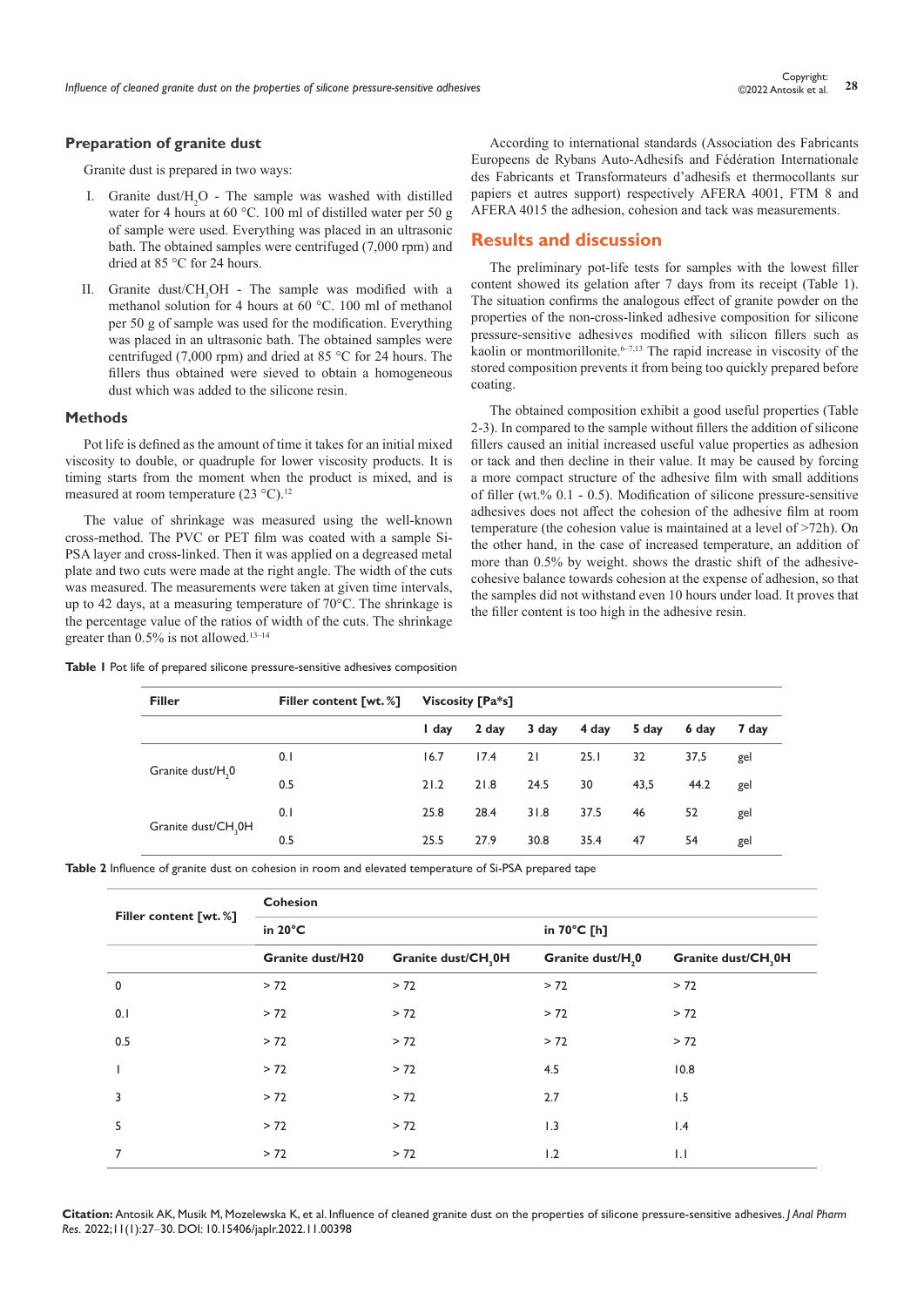| Filler content [wt.%] | Adhesion [N/25mm]            |                    | Tack [N]                     |                     |  |
|-----------------------|------------------------------|--------------------|------------------------------|---------------------|--|
|                       | Granite dust/H <sub>,0</sub> | Granite dust/CH,0H | Granite dust/H <sub>,0</sub> | Granite dust/CH, 0H |  |
| 0                     | 8.67                         | 8.67               | 3                            | 3                   |  |
| 0.1                   | 10.65                        | 13.75              | 3                            | 15.55               |  |
| 0.5                   | 12.55                        | 14.15              | 12.7                         | 13.25               |  |
|                       | 7.93                         | 8.27               | 11.25                        | 11.25               |  |
| 3                     | 7.69                         | 7.95               | 10.15                        | 10.48               |  |
| 5                     | 7.48                         | 7.8                | 8.88                         | 9.25                |  |
|                       | 7.04                         | 7.31               | 8.47                         | 8.99                |  |

**Table 3** Influence of granite dust on adhesion and tack of Si-PSA prepared tape

Figure 1–2 show the change in shrinkage of cross-linked siliconebased pressure-sensitive adhesives depending on the filler additive. Along with the addition of the spreader, the shrinkage of the tested samples was reduced, which confirms the improvement of the cohesive properties of the adhesive films.<sup>6–7</sup> Moreover, washing in methanol allowed to increase the affinity of the filler to the polymer matrix, which can be seen in the diagram, where for the same granite dust fillings, the material modified with methanol showed a higher resistance to shrinkage.



**Figure 1** Influence of granite dust/ $H_2O$  on adhesion and tack of Si-PSA prepared tape.



**Figure 2** Influence of granite dust/CH<sub>3</sub>OH on adhesion and tack of Si-PSA prepared tape.

# **Conclusion**

Effect of addition cleaned granite dust on selected silicone pressuresensitive adhesives was presented. The tested composition based on a prepared composition exhibit decreased of useful properties such as adhesion, tack, cohesion at elevated temperature. Properties like cohesion in room temperature has been kept to a high standard.

The presented research showed no positive interaction between the polymer matrix and the granite dust. The obtained results confirm the behavior of the filler at the level of an inorganic additive, which increases the functional properties of self-adhesive materials. The resulting tapes did not show any application potential for a while.

## **Acknowledgments**

None.

## **Funding**

This research was funded by the National Center for Research and Development (NCBiR) as part of the LIDER initiative. Project number LIDER/9/0028/L-11/19/NCBR/2020.

### **References**

- 1. Czech Z. Development in the area of UV-crossinkable solvent-based pressure-sensitive adhesives with excellent shrinkage resistance. *European Polymer Journal*. 2004;40:2221–2227.
- 2. Antosik AK, Bednarczyk P, Czech Z. Jednostronnie klejące taśmy na bazie samoprzylepnych klejów silikonowych – dobór najlepszych kompozycji. *Chemik*. 2015;69:95–97.
- 3. Wang Y, Bai Y, Yue L. Synthesis of photo-crosslinked hybrid fluoropolymer and its application as releasing coating for silicone pressure-sensitive adhesives. *Journal of Applied Polymer Science*. 2020;137:48322.
- 4. Pang B, Ryu ChM, Him H II. Improvement wettability of pressuresensitive adhesive on silicon water using crosslinking agent with siloxane groups. *Journal of Applied Polymer Science.* 2012*;*123:276–281.
- 5. [Lin SB, Durfee LD, Ekeland RA, et al. Recent advances in silicone](https://www.tandfonline.com/doi/abs/10.1163/156856107781192274)  pressure-sensitive adhesives. *[Journal of Adhesion Science and](https://www.tandfonline.com/doi/abs/10.1163/156856107781192274) Technology*. [2017;21:605–623.](https://www.tandfonline.com/doi/abs/10.1163/156856107781192274)
- 6. [Antosik AK, Karolina M, Piątek-Hnat M, et al. Silicone pressure-sensitive](https://www.sciencegate.app/document/10.1007/s10973-021-11048-y)  [adhesives with increased thermal resistance.](https://www.sciencegate.app/document/10.1007/s10973-021-11048-y) *Journal of Thermal Analysis [and Calorimetry](https://www.sciencegate.app/document/10.1007/s10973-021-11048-y)*. 2021.
- 7. [Antosik AK, Weisbrodt M, Mozelweska K, et al. Impact of environmental](https://link.springer.com/article/10.1007/s00289-019-03099-x)  [conditions on silicone pressure-sensitive adhesives.](https://link.springer.com/article/10.1007/s00289-019-03099-x) *Polymer Bulletin.* [2020;77:6625–6639.](https://link.springer.com/article/10.1007/s00289-019-03099-x)
- 8. [Czech Z, Kowalczyk K. Chapter 17.](https://cdn.intechopen.com/pdfs/23742/intech-pressure_sensitive_adhesives_for_medical_applications.pdf) *Pressure-sensitive adhesives for medical applications*[. Wide Spectra of Quality Control INTECH ISBN](https://cdn.intechopen.com/pdfs/23742/intech-pressure_sensitive_adhesives_for_medical_applications.pdf)  [978-953-307-683-6. 2011.](https://cdn.intechopen.com/pdfs/23742/intech-pressure_sensitive_adhesives_for_medical_applications.pdf)
- 9. Patil MS, Patil PD. Effect if ciioer skag and granite dust as sand replacement on the properties of concrete. *Materials to day: Proceedings*. 2021;43:1666–1677.

**Citation:** Antosik AK, Musik M, Mozelewska K, et al. Influence of cleaned granite dust on the properties of silicone pressure-sensitive adhesives. *J Anal Pharm Res.* 2022;11(1):27‒30. DOI: [10.15406/japlr.2022.11.00398](https://doi.org/10.15406/japlr.2022.11.00398)